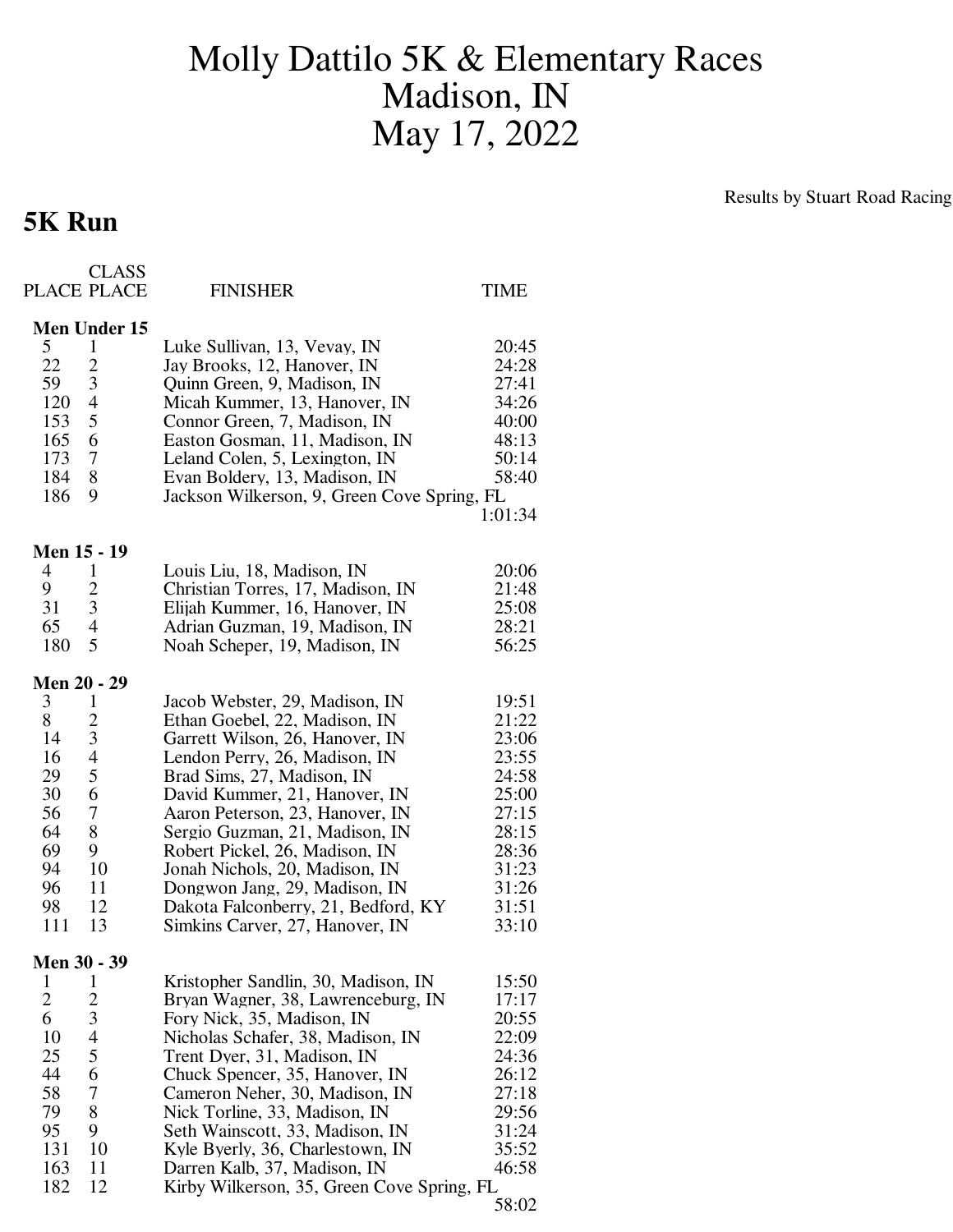|     | Men 40 - 49    |                                     |       |
|-----|----------------|-------------------------------------|-------|
| 27  | $\mathbf{1}$   | David Vinup, 47, Dillsboro, IN      | 24:47 |
| 47  | $\overline{c}$ | Anthony Kummer, 44, Sellersburg, IN | 26:29 |
| 54  | 3              | Justin McKay, 40, Hanover, IN       | 27:08 |
| 102 | 4              | Josh Hill, 44, Madison, IN          | 32:02 |
| 126 | 5              | Floyd Smith, 47, Nabb, IN           | 35:07 |
| 145 | 6              | Peter Lohrig, 40, Madison, IN       | 39:26 |
| 161 | 7              | Matt Porter, 48, Madison, IN        | 43:22 |
| 164 | 8              | James Hall, 41, Madison, IN         | 47:11 |
| 171 | 9              | Derek Gosman, 41, Madison, IN       | 49:37 |
| 174 | 10             | Kyle Colen, 43, Lexington, IN       | 50:16 |
|     | Men 50 - 59    |                                     |       |
| 19  | $\mathbf{1}$   | Mike Williams, 56, Lawrenceburg, IN | 24:18 |
| 20  | $\overline{c}$ | Steve Pike, 51, Madison, IN         | 24:22 |
| 32  | 3              | Gary Bennett, 53, Madison, IN       | 25:12 |
| 39  | $\overline{4}$ | Bob Courtney, 58, Madison, IN       | 25:31 |
| 63  | 5              | Wesley Moll, 59, Bedford, KY        | 28:10 |
| 71  | 6              | Luke Mccollum, 57, Madison, IN      | 29:00 |
| 75  | 7              | Chuck Nunan, 58, Madison, IN        | 29:43 |
| 77  | 8              | Di Mote, 50, Madison, IN            | 29:46 |
| 84  | 9              | James Arvin, 51, Hanover, IN        | 30:14 |
| 109 | 10             | Ron Uebel, 57, Madison, IN          | 32:59 |
| 125 | 11             | Bruce Isaacs, 51, McKee, KY         | 35:06 |
| 134 | 12             | Jamie Harris, 58, Madison, IN       | 36:33 |
| 146 | 13             | Vincent Schroeder, 59, Hanover, IN  | 39:26 |
| 149 | 14             | Vincent Schroeder, 59, Hanover, IN  | 39:36 |
|     | Men $60 &$ Up  |                                     |       |
| 18  | 1              | Alan Newkirk, 67, Mt Sterling, KY   | 24:12 |
| 37  | $\overline{c}$ | Stephen Graham, 63, Madison, IN     | 25:25 |
| 38  | $\mathfrak{Z}$ | Glenn Stevenson, 60, Madison, IN    | 25:28 |
| 43  | $\overline{4}$ | Stoll Stephen, 68, Harrison, OH     | 25:47 |
| 46  | 5              | Donnie Scholl, 63, Milton, KY       | 26:14 |
| 51  | 6              | Robert Graham, 66, Hanover, IN      | 26:59 |
| 177 | 7              | Ron Wehner, 68, Hanover, IN         | 54:46 |
|     |                |                                     |       |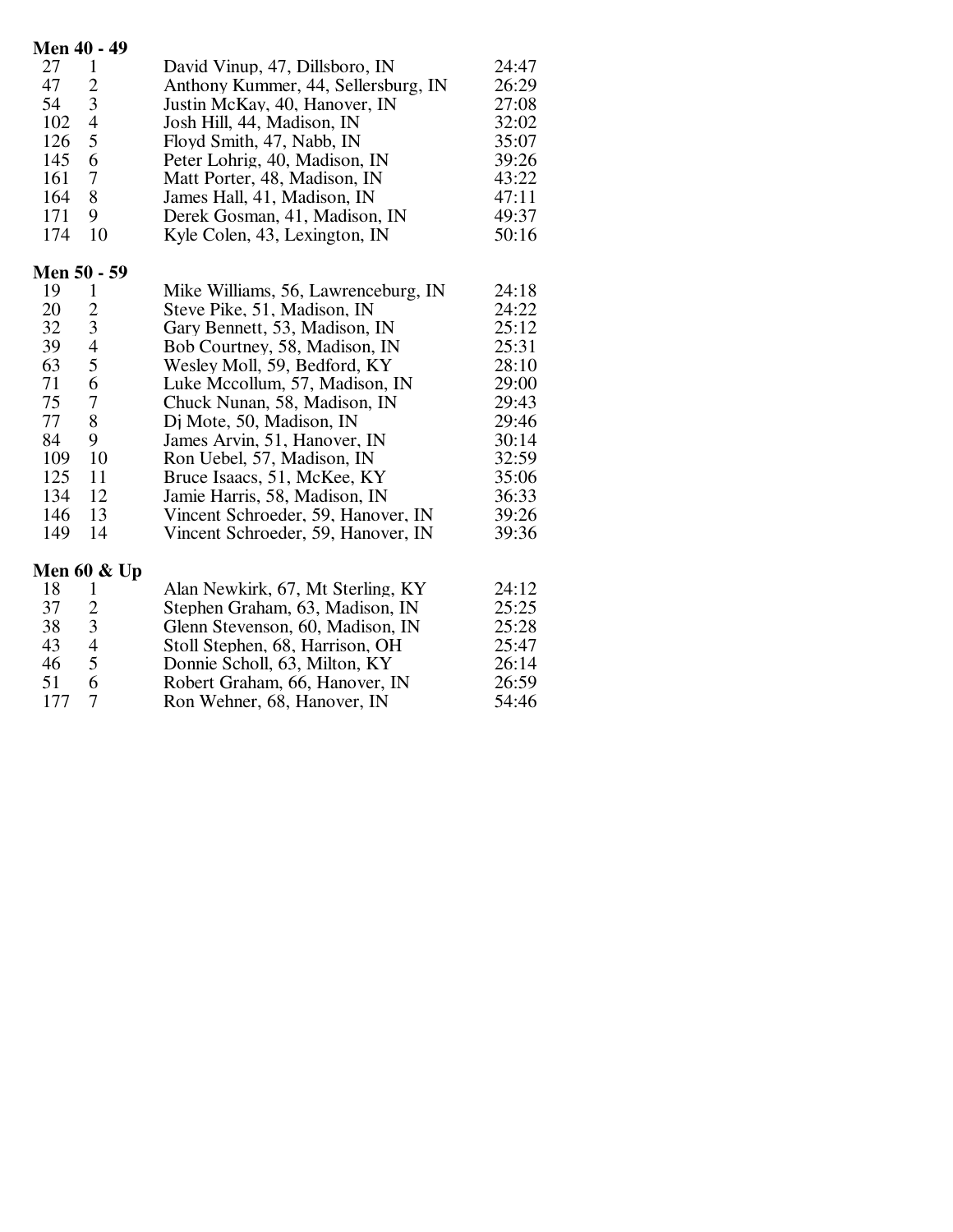| <b>CLASS</b><br><b>PLACE PLACE</b> | <b>FINISHER</b>                                                    | <b>TIME</b>    |
|------------------------------------|--------------------------------------------------------------------|----------------|
| <b>Women Under 15</b>              |                                                                    |                |
| 26<br>$\mathbf{1}$                 | Haley Ferguson, 13, Madison, IN                                    | 24:38          |
| $\overline{2}$<br>34               | Kinsten Long, 14, Milton, KY                                       | 25:18          |
| 40<br>3                            | Carolyn Mahoney, 13, Madison, IN                                   | 25:37          |
| 41<br>4                            | Rayme Dean, 13, Madison, IN                                        | 25:38          |
| 67<br>5                            | Maya Kemp, 14, Madison, IN                                         | 28:33          |
| 139<br>6                           | Maggie Elles, 14, Madison, IN                                      | 38:37          |
| 7<br>140                           | Makenzie Marion, 14, Madison, IN                                   | 38:41          |
| 8<br>151                           | Raeanna Hearne, 13, Madison, IN                                    | 39:48          |
| 160<br>9                           | Scout Porter, 12, Madison, IN                                      | 43:20          |
| <b>Women 15 - 19</b>               |                                                                    |                |
| 73<br>$\mathbf{1}$                 | Grace Pittman, 17, Madison, IN                                     | 29:20          |
| 93<br>$\overline{c}$               | Riley Scroggins, 16, Madison, IN                                   | 31:17          |
| 99<br>3                            | Elly Buchanan, 19, Milton, KY                                      | 31:55          |
| 104<br>$\overline{4}$              | Macy Adams, 15, Madison, IN                                        | 32:05          |
| 5<br>106                           | Brett Cahall, 18, Madison, IN                                      | 32:13          |
| 147<br>6                           | Chloe Ferris, 19, Madison, IN                                      | 39:26          |
| 7<br>166                           | Mackenzie Cornish, 19, Madison, IN                                 | 48:15          |
| 8<br>167                           | Gracie Bromwell, 19, Bedford, KY                                   | 48:15          |
| 169<br>9                           | Katie Jacobs, 16, Madison, IN                                      | 49:34          |
| 179<br>10                          | Rachael Hoffman, 19, Madison, IN                                   | 56:25          |
| <b>Women 20 - 29</b>               |                                                                    |                |
| 7<br>$\mathbf{1}$                  | Clare Wilber, 20, Madison, IN                                      | 21:20          |
| 42<br>2                            | Alexandria Nay, 21, Madison, IN                                    | 25:45          |
| 3<br>45                            | Elizabeth Mccollum, 29, Madison, IN                                | 26:13          |
| 52<br>4                            | Carly Janes, 27, Madison, IN                                       | 27:00          |
| 55<br>5                            | Simkins Caroline, 25, Hanover, IN                                  | 27:11          |
| 83<br>6<br>$\overline{7}$<br>88    | Kelsey Sachleben, 28, Madison, IN<br>Lexi Bennett, 24, Madison, IN | 30:05<br>30:51 |
| 8<br>89                            | Suzette Ligacher, 26, Hanover, IN                                  | 30:54          |
| 100<br>9                           | Meagan Miles, 22, Nabb, IN                                         | 31:58          |
| 10<br>101                          | Sarah Mahoney, 29, Lexington, IN                                   | 31:58          |
| 105<br>11                          | Morgan Cahall, 20, Madison, IN                                     | 32:11          |
| 135<br>12                          | Sabrina Moll, 26, Bedford, KY                                      | 36:51          |
| 143<br>13                          | Kendra Pike, 29, Lafayette, IN                                     | 39:00          |
| 150<br>14                          | Corrina Albert, 27, Madison, IN                                    | 39:48          |
| 152<br>15                          | Taylor Robbins, 26, Scipio, IN                                     | 39:49          |
| 156<br>16                          | Breanna Braun, 24, Lexington, KY                                   | 40:58          |
| 159<br>17                          | Alex Banta, 20, Madison, IN                                        | 42:40          |
| 168<br>18                          | Amber McIntosh, 29, Madison, IN                                    | 48:50          |
| <b>Women 30 - 39</b>               |                                                                    |                |
| 11<br>$\mathbf{1}$                 | Alldon Hall, 37, Madison, IN                                       | 22:19          |
| 13<br>2                            | Leah McCollum, 34, Madison, IN                                     | 22:58          |
| 3<br>15                            | Sue Nickol-Webb, 37, Milton, KY                                    | 23:40          |
| 4<br>17                            | Megan Carlton, 39, Hanover, IN                                     | 23:57          |
| 5<br>21                            | Lisa Taylor, 36, Deputy, IN                                        | 24:23          |
| 33<br>6                            | Fory Holly, 37, Madison, IN                                        | 25:16          |
| $\overline{7}$<br>49               | Sarah Ferguson, 35, Madison, IN                                    | 26:38          |
| 8<br>53                            | Alexis Robertson, 33, Hanover, IN                                  | 27:08          |
| 57<br>9                            | Sara Williams, 37, Madison, IN                                     | 27:18          |
| 60<br>10                           | Lacey Goley, 39, Madison, IN                                       | 27:45          |
| 68<br>11                           | Rebecca Kjell, 30, North Vernon, IN                                | 28:34          |
| 70<br>12                           | Cassandra Willis, 35, Osgood, IN                                   | 28:49          |
| 74<br>13                           | Gretchen Curry, 33, Madison, IN                                    | 29:21          |
| 76<br>14                           | Lauren Campbell, 32, Vevay, IN                                     | 29:44          |
| 78<br>15                           | Sara Thorpe, 32, Madison, IN                                       | 29:54          |
| 82<br>16                           | Kassi Seaver, 32, Madison, IN                                      | 30:05          |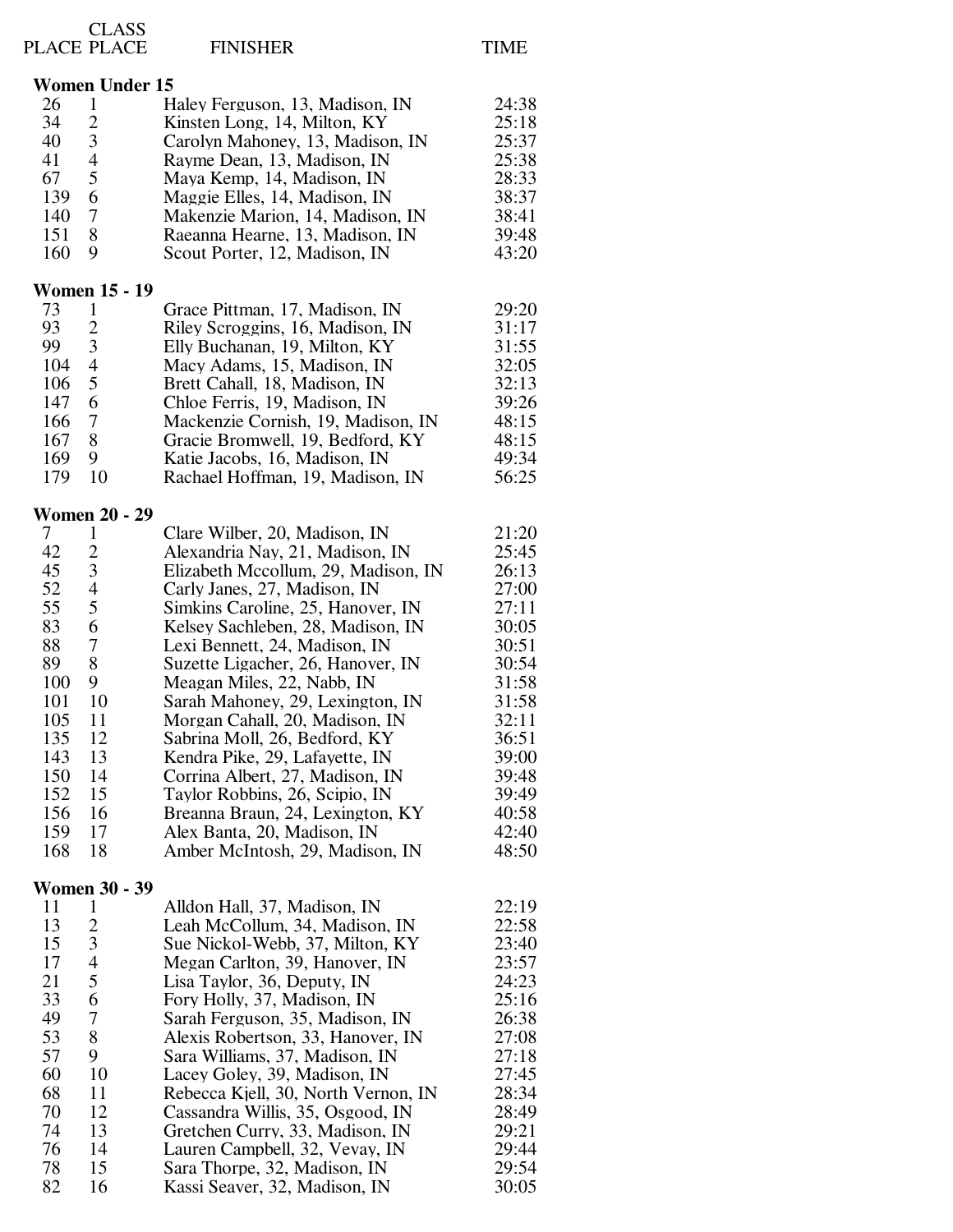| 86  | 17                                   | Stephanie Price, 31, Madison, IN           | 30:47   |
|-----|--------------------------------------|--------------------------------------------|---------|
| 92  | 18                                   | Sonja Bowyer, 32, Madison, IN              | 31:11   |
| 97  | 19                                   | Kara Schafer, 36, Madison, IN              | 31:41   |
| 103 | 20                                   | Michelle Hill, 36, Madison, IN             | 32:02   |
| 112 | 21                                   | Courtney Pickel, 31, Madison, IN           | 33:26   |
| 113 | 22                                   | Kendall Withered, 32, Madison, IN          | 33:26   |
| 117 | 23                                   | Jessica Taylor, 32, Milton, KY             | 34:02   |
| 118 | 24                                   | Emily Spitler, 33, Madison, IN             | 34:12   |
| 122 | 25                                   | Natalie Green, 39, Madison, IN             | 34:37   |
| 123 | 26                                   | Darby Barker, 31, Hanover, IN              | 34:57   |
| 130 | 27                                   | Cheren Byerly, 34, Charlestown, IN         | 35:46   |
| 132 | 28                                   | Kelly Ehrnraitea, 35, Madison, IN          | 36:10   |
| 136 | 29                                   | Mara Meldahl, 33, Madison, IN              | 36:52   |
| 138 | 30                                   | Veronica Watson, 30, Madison, IN           | 37:33   |
| 154 | 31                                   | Amanda Briner, 31, Madison, IN             | 40:37   |
| 158 | 32                                   | Heather Downey, 34, Madison, IN            | 41:23   |
| 162 | 33                                   | Laura Scroggins, 39, Madison, IN           | 44:23   |
| 176 | 34                                   | Brittani Banes, 35, Madison, IN            | 51:13   |
| 181 | 35                                   | Jamie Wilkerson, 34, Green Cove Spring, FL |         |
|     |                                      |                                            | 57:46   |
| 187 | 36                                   | Rupa Spencer, 38, Hanover, IN              | 1:03:45 |
|     | <b>Women 40 - 49</b>                 |                                            |         |
| 12  | 1                                    | Louise Harpole, 42, Madison, IN            | 22:55   |
| 28  | $\overline{c}$                       | Renee Glunt, 40, Deputy, IN                | 24:55   |
| 35  | 3                                    | Angela Ellis, 41, Madison, IN              | 25:18   |
| 48  | 4                                    | Talisha Hite, 43, Madison, IN              | 26:32   |
| 50  | 5                                    | Anna Gosman, 45, Madison, IN               | 26:51   |
| 62  | 6                                    | Kim White, 44, Madison, IN                 | 28:09   |
| 72  | 7                                    | Celestra Dewey, 44, Madison, IN            | 29:10   |
| 80  | 8                                    | Brandi Fryman, 41, Madison, IN             | 29:57   |
| 90  | 9                                    | Samantha Adams, 43, Madison, IN            | 30:57   |
| 91  | 10                                   | Jennifer Sterk, 43, Madison, IN            | 30:58   |
| 107 | 11                                   | Tosha Craig, 41, Madison, IN               | 32:18   |
| 108 | 12                                   | Heather Foy, 47, Madison, IN               | 32:58   |
| 110 | 13                                   | Holly Hearne, 45, Madison, IN              | 33:01   |
| 114 | 14                                   | Crystal Richmer, 40, Madison, IN           | 33:46   |
| 115 | 15                                   | Angie Lee, 46, Madison, IN                 | 33:52   |
| 127 | 16                                   | Amber Finnegan, 45, Madison, IN            | 35:17   |
| 128 | 17                                   | Vanetta Pike, 44, Madison, IN              | 35:25   |
| 133 | 18                                   | Amy Lee, 49, Madison, IN                   | 36:33   |
| 137 | 19                                   | kimberly Stoner-Gibson, 42, Madison, IN    | 36:53   |
| 142 | 20                                   | Carol Brooks, 45, Hanover, IN              | 38:52   |
| 144 | 21                                   | Nikki Ferris, 47, Madison, IN              | 39:26   |
| 148 | 22                                   | Jenny Applegate, 46, Deputy, IN            | 39:31   |
| 157 | 23                                   | Andrea Boswell, 47, Madison, IN            | 41:20   |
| 170 | 24                                   | Shantel Courtney, 41, Madison, IN          | 49:36   |
| 175 | 25                                   | Sara Colen, 40, Lexington, IN              | 50:18   |
| 178 | 26                                   | Gina Stone, 48, Hanover, IN                | 55:38   |
| 183 | 27                                   | Julie Patterson, 42, Madison, IN           | 58:23   |
|     |                                      |                                            |         |
| 23  | <b>Women 50 - 59</b><br>$\mathbf{1}$ | Konnie Mccollum, 57, Madison, IN           | 24:30   |
| 24  | $\overline{c}$                       | Karla McCollum, 57, Madison, IN            | 24:30   |
| 36  | 3                                    | Heidi Geiges, 57, Madison, IN              | 25:19   |
| 61  | 4                                    | Horton Michelle, 58, Hardinsburg, IN       | 28:04   |
| 66  | 5                                    | Kim Bennett, 50, Madison, IN               | 28:25   |
| 81  | 6                                    | Dawnice Moll, 53, Bedford, KY              | 30:04   |
| 85  | 7                                    | Kay Stokes, 56, Madison, IN                | 30:30   |
| 87  | 8                                    | Judi Terpening, 57, Madison, IN            | 30:51   |
| 121 | 9                                    | SaraBeth Nibarger, 50, Vevay, IN           | 34:27   |
| 124 | 10                                   | Elizabeth Isaacs, 51, McKee, KY            | 35:06   |
| 141 | 11                                   | Stephanie Marion, 50, Madison, IN          | 38:41   |
|     |                                      |                                            |         |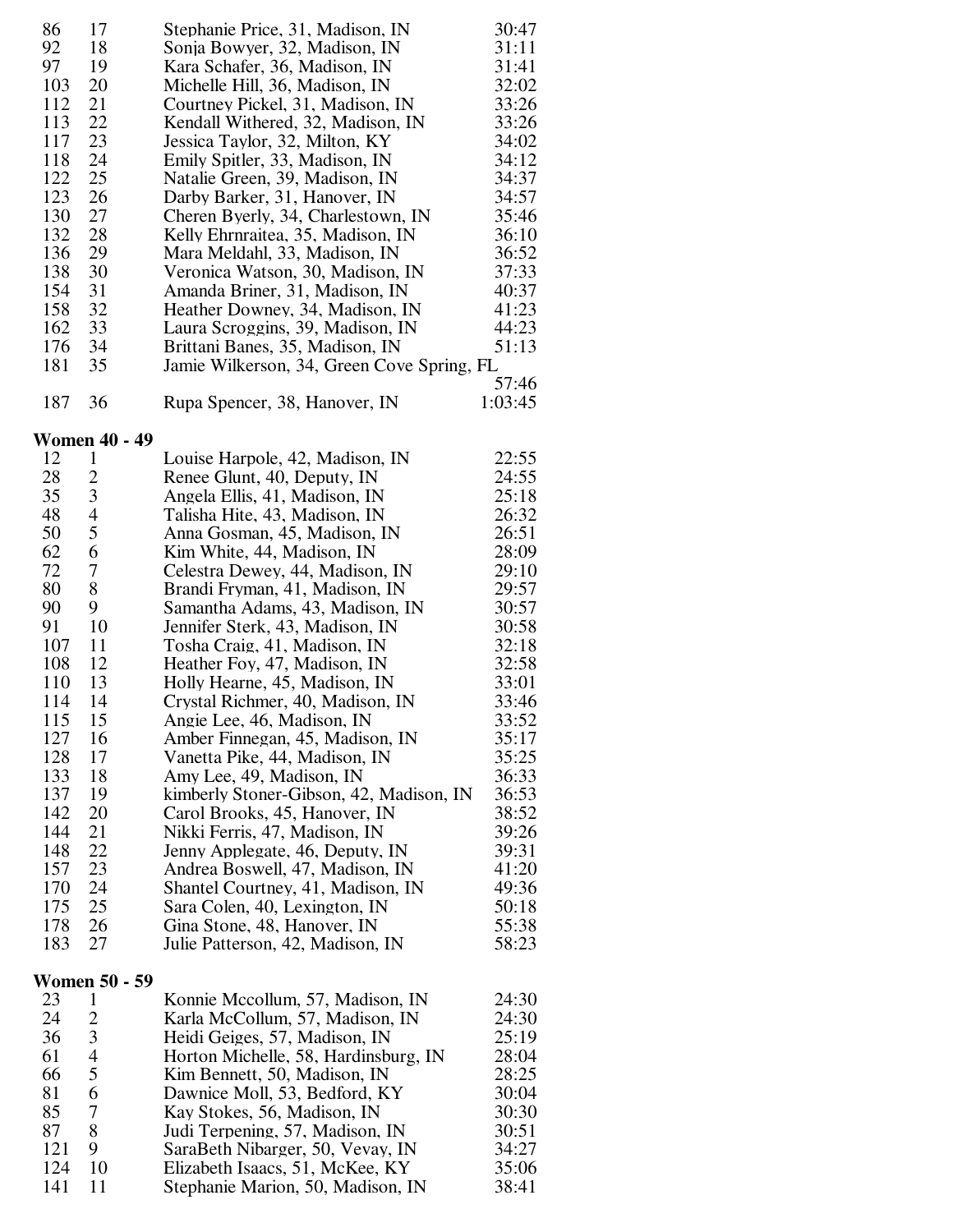| 172  | 12.           | Patricia Hutsell, 54, Deputy, IN   | 49.47 |
|------|---------------|------------------------------------|-------|
|      |               | Women 60 & Up                      |       |
| -116 |               | Susan Sprouls, 63, Sellersburg, IN | 33:56 |
| 119  |               | Sonia Poirier, 61, Madison, IN     | 34:20 |
| 129  | $\mathcal{R}$ | Patti Johann, 66, Madison, IN      | 35:37 |
| 155  |               | Sandy Wiggs, 63, Cloverdale, IN    | 40:53 |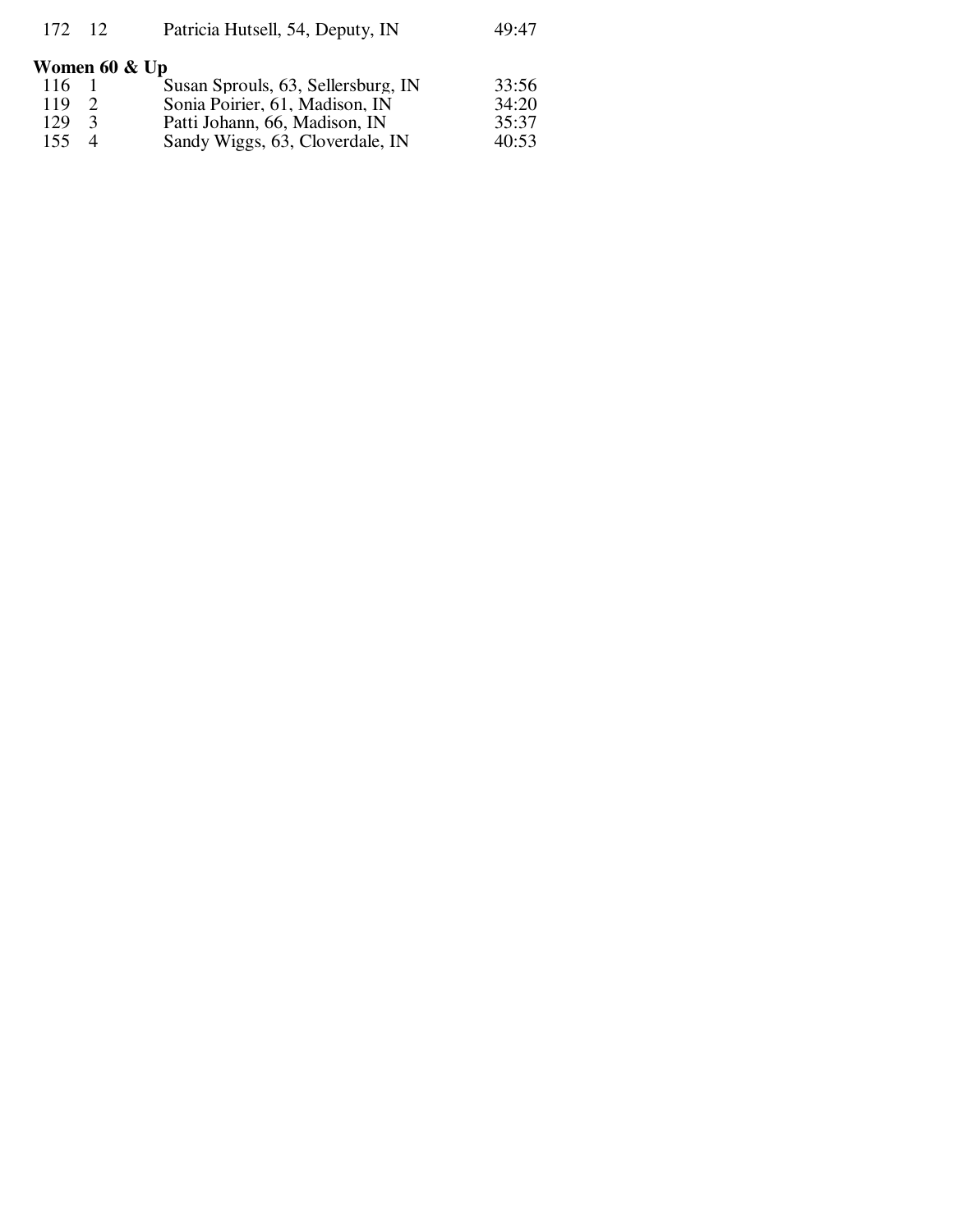| <b>CLASS</b><br>PLACE PLACE                                                                                                                                                                                                       | <b>FINISHER</b>                                                                                                                                                                                                                                                                                                                                                                                                                                                                                                                                                                                                                                                                                                                          | TIME                                                                                                                                                             |
|-----------------------------------------------------------------------------------------------------------------------------------------------------------------------------------------------------------------------------------|------------------------------------------------------------------------------------------------------------------------------------------------------------------------------------------------------------------------------------------------------------------------------------------------------------------------------------------------------------------------------------------------------------------------------------------------------------------------------------------------------------------------------------------------------------------------------------------------------------------------------------------------------------------------------------------------------------------------------------------|------------------------------------------------------------------------------------------------------------------------------------------------------------------|
| 1. Madison Area Run Club<br>4<br>$\frac{2}{3}$<br>5<br>$\overline{4}$<br>$\overline{2}$<br>13<br>$\tau$                                                                                                                           | M30 Nicholas Schafer, 38, Madison, IN<br>W30 Lisa Taylor, 36, Deputy, IN<br>W50 Karla McCollum, 57, Madison, IN<br>W30 Sarah Ferguson, 35, Madison, IN<br>Total Time = $1:11:02$ Total Places = 9                                                                                                                                                                                                                                                                                                                                                                                                                                                                                                                                        | 22:09<br>24:23<br>24:30<br>26:38                                                                                                                                 |
| 2. Madison Chemical<br>5<br>5<br>7<br>5<br>8<br>3<br>12<br>6<br>16<br>3<br>17<br>8<br>18<br>$\overline{4}$<br>5<br>19<br>8<br>21<br>22<br>7<br>23<br>9<br>25<br>25<br>27<br>5<br>JrM<br>28<br>6<br>29<br>30<br>9<br>32<br>8<br>33 | M30 Trent Dyer, 31, Madison, IN<br>M20 Brad Sims, 27, Madison, IN<br>M50 Gary Bennett, 53, Madison, IN<br>M30 Chuck Spencer, 35, Hanover, IN<br>JrM Quinn Green, 9, Madison, IN<br>M20 Sergio Guzman, 21, Madison, IN<br>M15 Adrian Guzman, 19, Madison, IN<br>W50 Kim Bennett, 50, Madison, IN<br>W50 Judi Terpening, 57, Madison, IN<br>W20 Lexi Bennett, 24, Madison, IN<br>M30 Seth Wainscott, 33, Madison, IN<br>W30 Natalie Green, 39, Madison, IN<br>Connor Green, 7, Madison, IN<br>JrM Easton Gosman, 11, Madison, IN<br>24 W40 Shantel Courtney, 41, Madison, IN<br>M40 Derek Gosman, 41, Madison, IN<br>JrM Evan Boldery, 13, Madison, IN<br>36 W30 Rupa Spencer, 38, Hanover, IN<br>Total Time = $1:14:46$ Total Places = 20 | 24:36<br>24:58<br>25:12<br>26:12<br>27:41<br>28:15<br>28:21<br>28:25<br>30:51<br>30:51<br>31:24<br>34:37<br>40:00<br>48:13<br>49:36<br>49:37<br>58:40<br>1:03:45 |
| 3. Mad City Crossfit<br>1<br>3<br>9<br>6<br>31<br><b>CLASS</b><br><b>PLACE PLACE</b>                                                                                                                                              | M30 Fory Nick, 35, Madison, IN<br>W30 Fory Holly, 37, Madison, IN<br>26 12 W20 Sabrina Moll, 26, Bedford, KY<br>34 W30 Brittani Banes, 35, Madison, IN<br>Total Time = $1:23:02$ Total Places = 36<br><b>FINISHER</b>                                                                                                                                                                                                                                                                                                                                                                                                                                                                                                                    | 20:55<br>25:16<br>36:51<br>51:13<br>TIME                                                                                                                         |
| 1. Madison Area Run Club<br>4<br>$rac{2}{3}$<br>5<br>$\overline{4}$<br>$\overline{2}$<br>13<br>$\tau$<br>Total Time = $1:11:02$                                                                                                   | M30 Nicholas Schafer, 38, Madison, IN<br>W30 Lisa Taylor, 36, Deputy, IN<br>W50 Karla McCollum, 57, Madison, IN<br>W30 Sarah Ferguson, 35, Madison, IN<br>Total Places $= 9$                                                                                                                                                                                                                                                                                                                                                                                                                                                                                                                                                             | 22:09<br>24:23<br>24:30<br>26:38                                                                                                                                 |
| 2. Madison Chemical<br>5<br>5<br>$\tau$<br>5<br>8<br>3<br>12<br>6<br>3<br>16<br>JrM<br>8<br>17<br>18<br>$\overline{\mathcal{A}}$<br>5<br>19<br>8<br>21<br>22<br>7<br>23<br>9<br>M30                                               | M30 Trent Dyer, 31, Madison, IN<br>M20 Brad Sims, 27, Madison, IN<br>M50 Gary Bennett, 53, Madison, IN<br>M30 Chuck Spencer, 35, Hanover, IN<br>Quinn Green, 9, Madison, IN<br>M20 Sergio Guzman, 21, Madison, IN<br>M15 Adrian Guzman, 19, Madison, IN<br>W50 Kim Bennett, 50, Madison, IN<br>W50 Judi Terpening, 57, Madison, IN<br>W20 Lexi Bennett, 24, Madison, IN<br>Seth Wainscott, 33, Madison, IN                                                                                                                                                                                                                                                                                                                               | 24:36<br>24:58<br>25:12<br>26:12<br>27:41<br>28:15<br>28:21<br>28:25<br>30:51<br>30:51<br>31:24                                                                  |